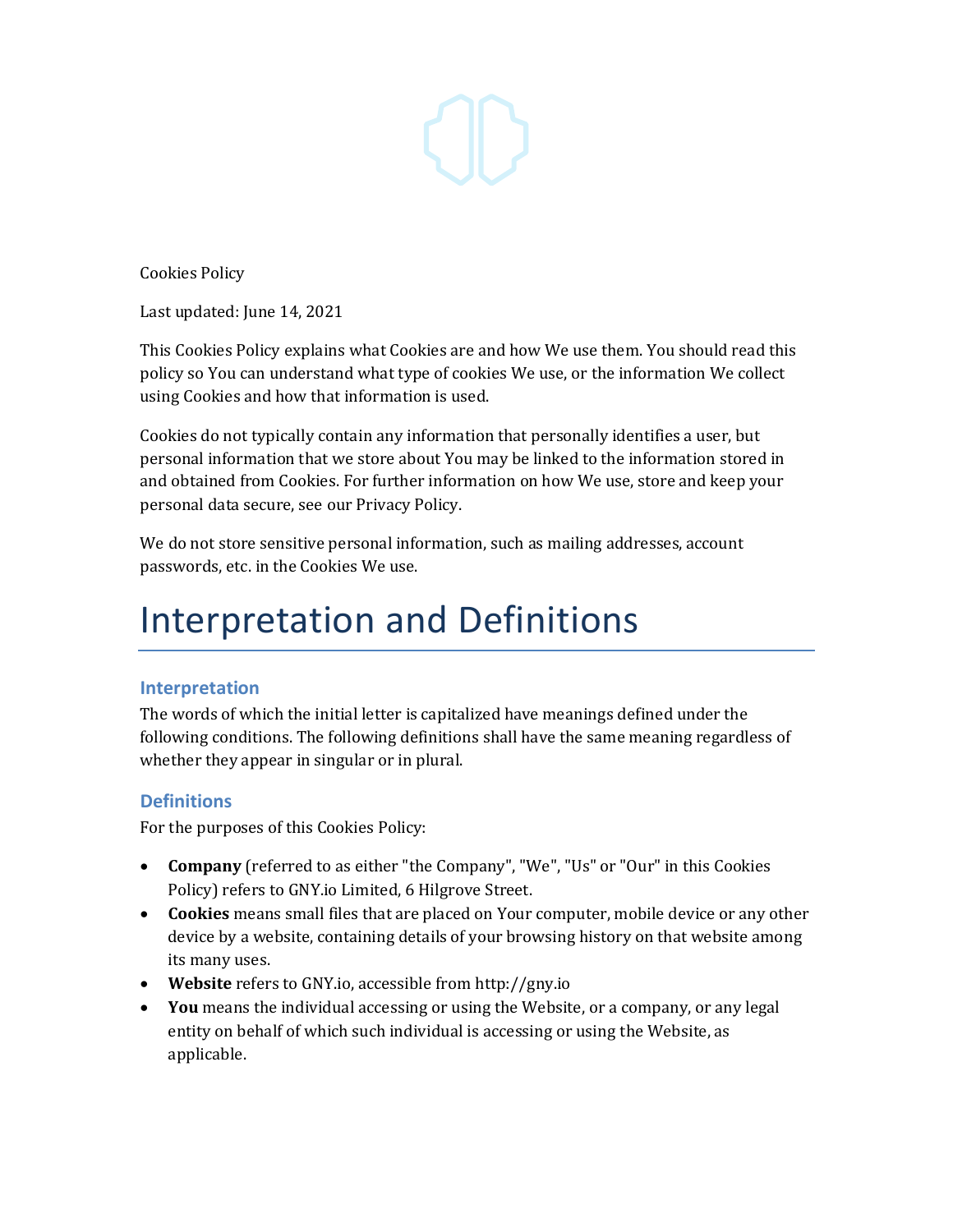## The use of the Cookies

### **Type of Cookies We Use**

Cookies can be "Persistent" or "Session" Cookies. Persistent Cookies remain on your personal computer or mobile device when You go offline, while Session Cookies are deleted as soon as You close your web browser.

We use both session and persistent Cookies for the purposes set out below:

#### **Necessary / Essential Cookies**

Type: Session Cookies

Administered by: Us

Purpose: These Cookies are essential to provide You with services available through the Website and to enable You to use some of its features. They help to authenticate users and prevent fraudulent use of user accounts. Without these Cookies, the services that You have asked for cannot be provided, and We only use these Cookies to provide You with those services.

#### **Cookies Policy / Notice Acceptance Cookies**

Type: Persistent Cookies

Administered by: Us

Purpose: These Cookies identify if users have accepted the use of cookies on the Website.

#### **Functionality Cookies**

Type: Persistent Cookies

Administered by: Us

Purpose: These Cookies allow us to remember choices You make when You use the Website, such as remembering your login details or language preference. The purpose of these Cookies is to provide You with a more personal experience and to avoid You having to re-enter your preferences every time You use the Website.

#### **Tracking and Performance Cookies**

Type: Persistent Cookies

Administered by: Third-Parties

Purpose: These Cookies are used to track information about traffic to the Website and how users use the Website. The information gathered via these Cookies may directly or indirectly identify you as an individual visitor. This is because the information collected is typically linked to a pseudonymous identifier associated with the device you use to access the Website. We may also use these Cookies to test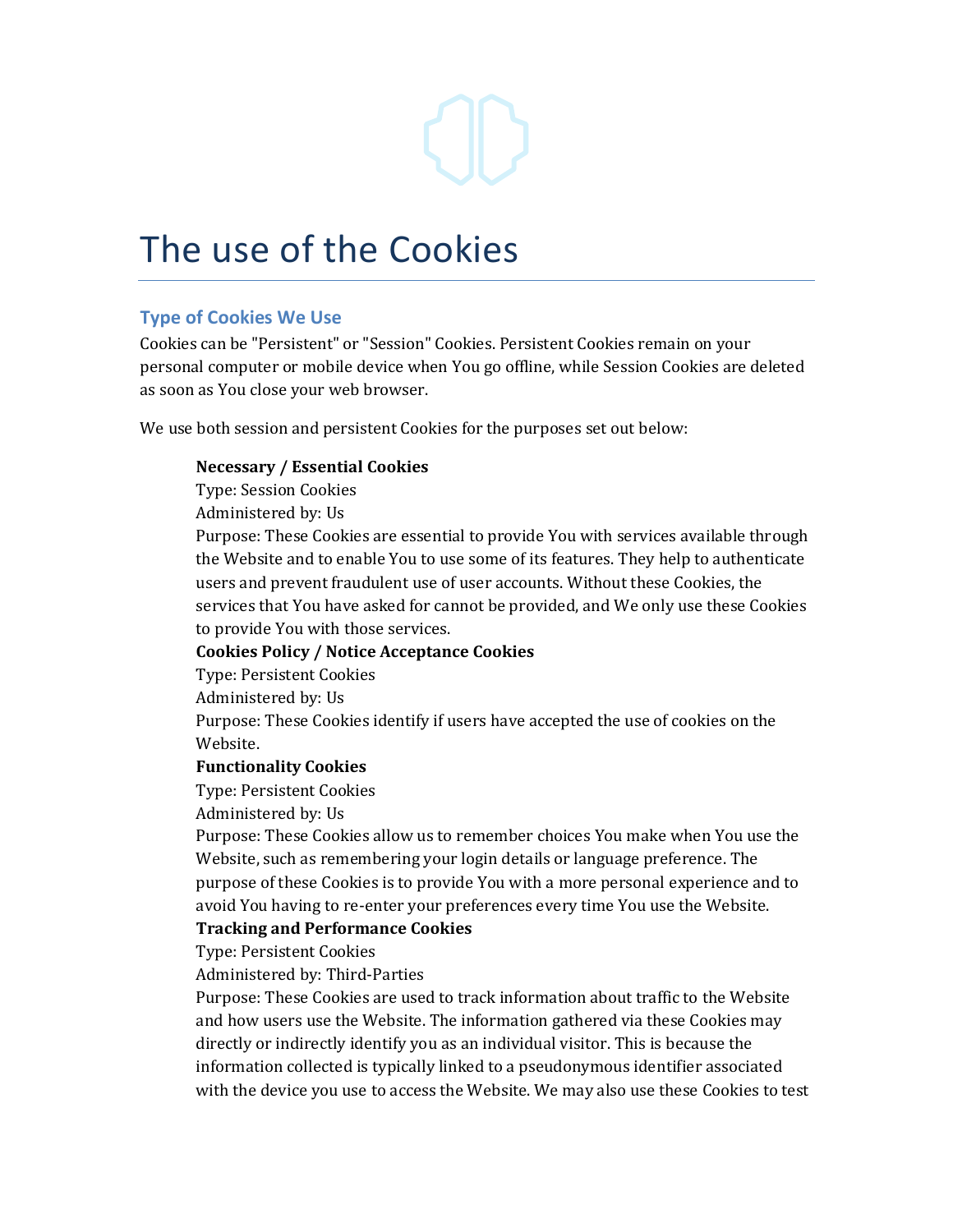

new pages, features or new functionality of the Website to see how our users react to them.

#### **Targeting and Advertising Cookies**

Type: Persistent Cookies

Administered by: Third-Parties

Purpose: These Cookies track your browsing habits to enable Us to show advertising which is more likely to be of interest to You. These Cookies use information about your browsing history to group You with other users who have similar interests. Based on that information, and with Our permission, third party advertisers can place Cookies to enable them to show adverts which We think will be relevant to your interests while You are on third party websites.

#### **Social Media Cookies**

Type: Persistent Cookies

Administered by: Third-Parties

Purpose: In addition to Our own Cookies, We may also use various third party plugins from social media networking websites such as Facebook, Instagram, Twitter or Google+ to report usage statistics of the Website and to provide social media features. These third party plug-ins may store Cookies. We do not control these Social Media Cookies. Please refer to the relevant social media networking's website privacy policies for information about their cookies.

## **Your Choices Regarding Cookies**

If You prefer to avoid the use of Cookies on the Website, first You must disable the use of Cookies in your browser and then delete the Cookies saved in your browser associated with this website. You may use this option for preventing the use of Cookies at any time.

If You do not accept Our Cookies, You may experience some inconvenience in your use of the Website and some features may not function properly.

If You'd like to delete Cookies or instruct your web browser to delete or refuse Cookies, please visit the help pages of your web browser.

For the Chrome web browser, please visit this page from Google: <https://support.google.com/accounts/answer/32050> For the Internet Explorer web browser, please visit this page from Microsoft: <http://support.microsoft.com/kb/278835> For the Firefox web browser, please visit this page from Mozilla: <https://support.mozilla.org/en-US/kb/delete-cookies-remove-info-websites-stored>